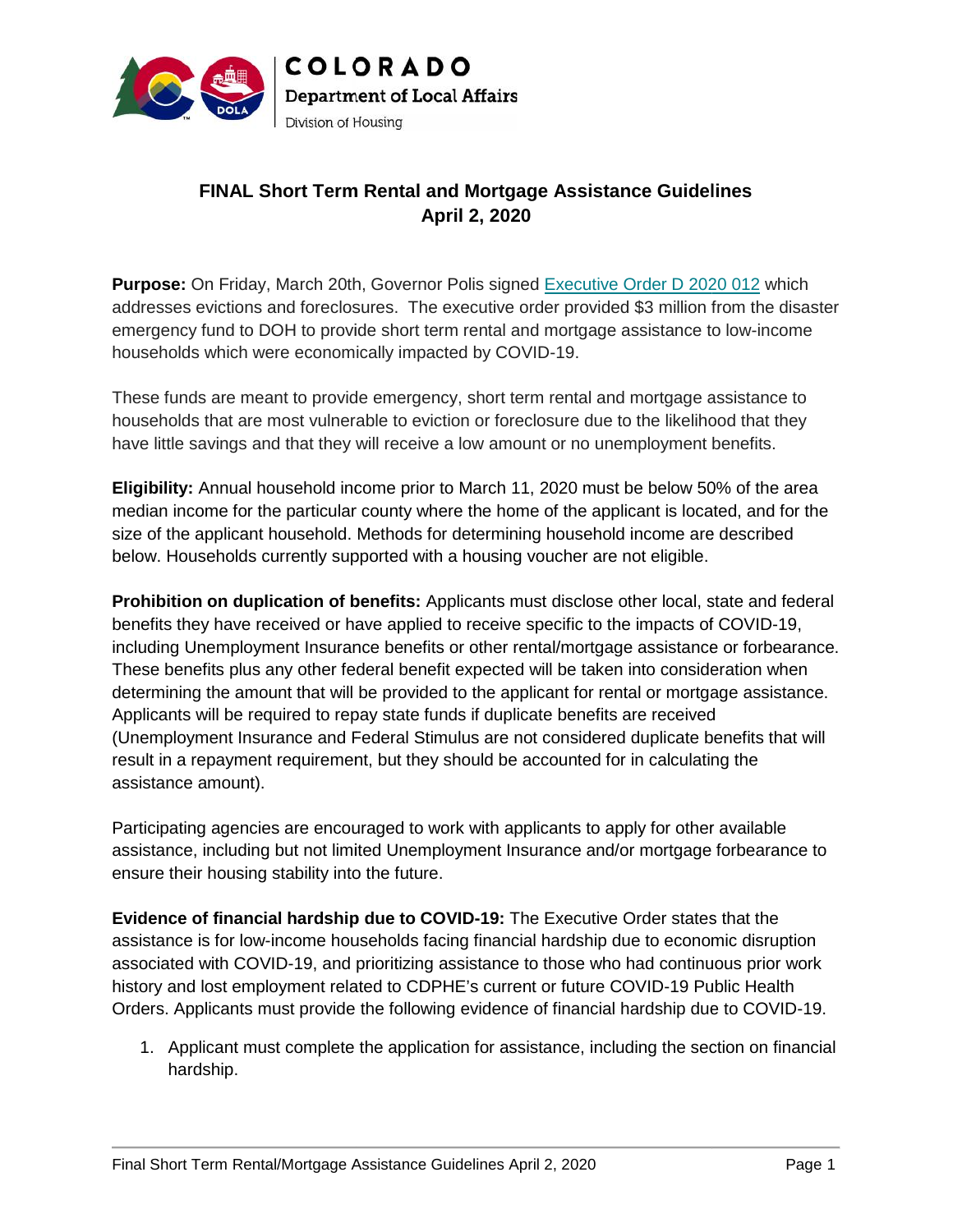

**Department of Local Affairs** 

Division of Housing

2. Applicant must provide documentation of a change in earnings before and after March 11, 2020. This may include one or more of the following:

Termination of employment letter or email

Bank statement/deposit record for electronically received UI benefits, or other document indicating the UI benefits are forthcoming.

Pay stubs, bank statement record or other payment ledger showing employment in a directly impacted business (e.g. ski resort, bar, restaurant, retail, salon, airline)

Income ledgers from gig-business showing change in hours worked and/or pay received before and after March 11, 2020 (e.g. Lyft, Uber, etc)

Income ledger from personal services showing change in hours worked/pay received before and after March 11, 2020 (e.g. hair stylist, house cleaner, etc).

Written statement from employers (e.g. baby-sitter, odd-jobs)

#### **For Rent Requests For Mortgage Requests** Applicant must provide evidence that they reside at the property for which they are requesting rental assistance. 1. All applicants must attest that the  $\qquad \qquad \mid$ property is primary residence (question is on the application). 2. Applicants must provide at least one of the following: Executed (signed by tenant and landlord/agent) lease that names applicant as tenant of property Other type of written document that names applicant as tenant of property Applicant drivers license or other government issued ID shows address of property Income information (e.g. check stubs, reports) show applicant name and address of property Current utility bill or other such Applicant must provide evidence that they are Applicant must provide evidence that they are  $\vert$ <br>the owner of the home and that the home is their primary residence. 1. All applicants must attest that property is primary residence (question is on the application). 2. Applicants must provide one or more of the following: Current mortgage statement that matches the name of the applicant. Most recent month's bill for utilities and other services in the name of applicant, property tax statement indicating that the mailing address is the same address as the property for which assistance is requested, and/or documentation of income (e.g. check stubs, W-2, tax filings) which shows address. 3. Agency review of property records indicating ownership. 11, 2020. This may include one or more of the following:<br>
Termination of employment letter or emal<br>
Bank statement vicebrait crear of or electronically received after document<br>
and therefits are forthcoming.<br>
The plank sta property is primary residence<br>
(question is on the application).<br>
Applicants must provide at least one<br>
of the following:<br>
Executed (signed by tenant and<br>
landlord/agent) lease that names<br>
applicant as tenant of property<br> property<br>Applicant drivers license or other<br>government issued ID shows<br>address of property<br>Income information (e.g. check<br>stubs, reports) show applicant All applicants must attest that property<br>is primary residence (question is on<br>the application).<br>Applicants must provide one or more<br>of the following:<br>Current mortgage statement that<br>matches the name of the<br>applicant.<br>Most

#### **Evidence of Tenancy/Ownership and Primary Residency**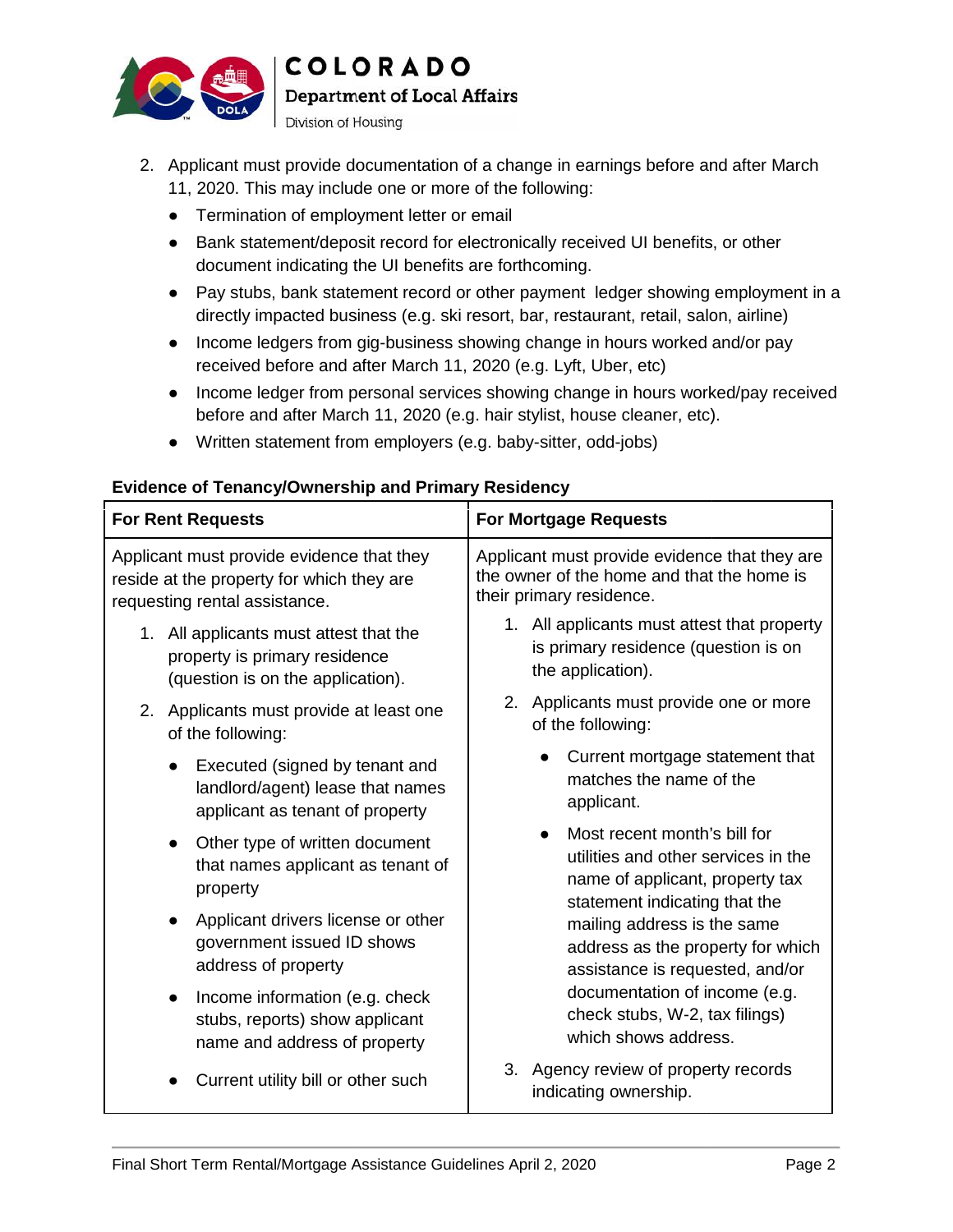

Department of Local Affairs

Division of Housing

| official business mail addressed to<br>applicant at property                                                                                               |
|------------------------------------------------------------------------------------------------------------------------------------------------------------|
| If none of the above is available,<br>agency may accept a statement<br>from the property-owner that the<br>person lives at that property and<br>pays rent. |

#### **Evidence of Rent or Mortgage Due**

| applicant at property                                                                                                                                                                                                                                                                                                                                                                                                                                                                                                                                                                                                                                                                                                                                                 |                                                                                                                                                                                                                                                                                                                                                                                                                                |
|-----------------------------------------------------------------------------------------------------------------------------------------------------------------------------------------------------------------------------------------------------------------------------------------------------------------------------------------------------------------------------------------------------------------------------------------------------------------------------------------------------------------------------------------------------------------------------------------------------------------------------------------------------------------------------------------------------------------------------------------------------------------------|--------------------------------------------------------------------------------------------------------------------------------------------------------------------------------------------------------------------------------------------------------------------------------------------------------------------------------------------------------------------------------------------------------------------------------|
| If none of the above is available,<br>agency may accept a statement<br>from the property-owner that the<br>person lives at that property and<br>pays rent.                                                                                                                                                                                                                                                                                                                                                                                                                                                                                                                                                                                                            |                                                                                                                                                                                                                                                                                                                                                                                                                                |
| <b>Evidence of Rent or Mortgage Due</b>                                                                                                                                                                                                                                                                                                                                                                                                                                                                                                                                                                                                                                                                                                                               |                                                                                                                                                                                                                                                                                                                                                                                                                                |
| <b>For Rent Requests</b>                                                                                                                                                                                                                                                                                                                                                                                                                                                                                                                                                                                                                                                                                                                                              | <b>For Mortgage Requests</b>                                                                                                                                                                                                                                                                                                                                                                                                   |
| The applicant must provide information to<br>prove the amount of their rent payment. This<br>may include:                                                                                                                                                                                                                                                                                                                                                                                                                                                                                                                                                                                                                                                             | The applicant must provide information to<br>prove the amount of their mortgage payment<br>due.                                                                                                                                                                                                                                                                                                                                |
| 1. If available, applicant provides a copy<br>of a lease or other written agreement<br>with the applicant named, rent amount<br>and due date<br>2. If the applicant is not named in the<br>lease, they must provide proof of at<br>least one payment for the month<br>immediately prior to March 11, 2020 to<br>the property owner, property<br>management company, or<br>leaseholder. Proof may include:<br>Copy of a check<br>Ledger from Venmo, Paypal, or<br>financial institution.<br>Receipt of money order/cashier's<br>check<br>If paid in cash, receipt or affidavit<br>from property owner or contracted<br>property manager. In roommate<br>situations, receipt or affidavit from<br>the person who is named in the<br>lease plus proof of deposit of that | 1. Copy of current month's mortgage<br>statement.<br>2. Documentation indicating that<br>homeowner is ineligible for or has<br>been denied forbearance or will not be<br>eligible for relief from lender (further<br>guidance will be provided by DOH).<br>3. Documentation that applicant has<br>been paying mortgage (e.g. bank<br>statement, electronic transfer<br>statement (e.g. Venmo/Paypal),<br>cleared checks, etc.) |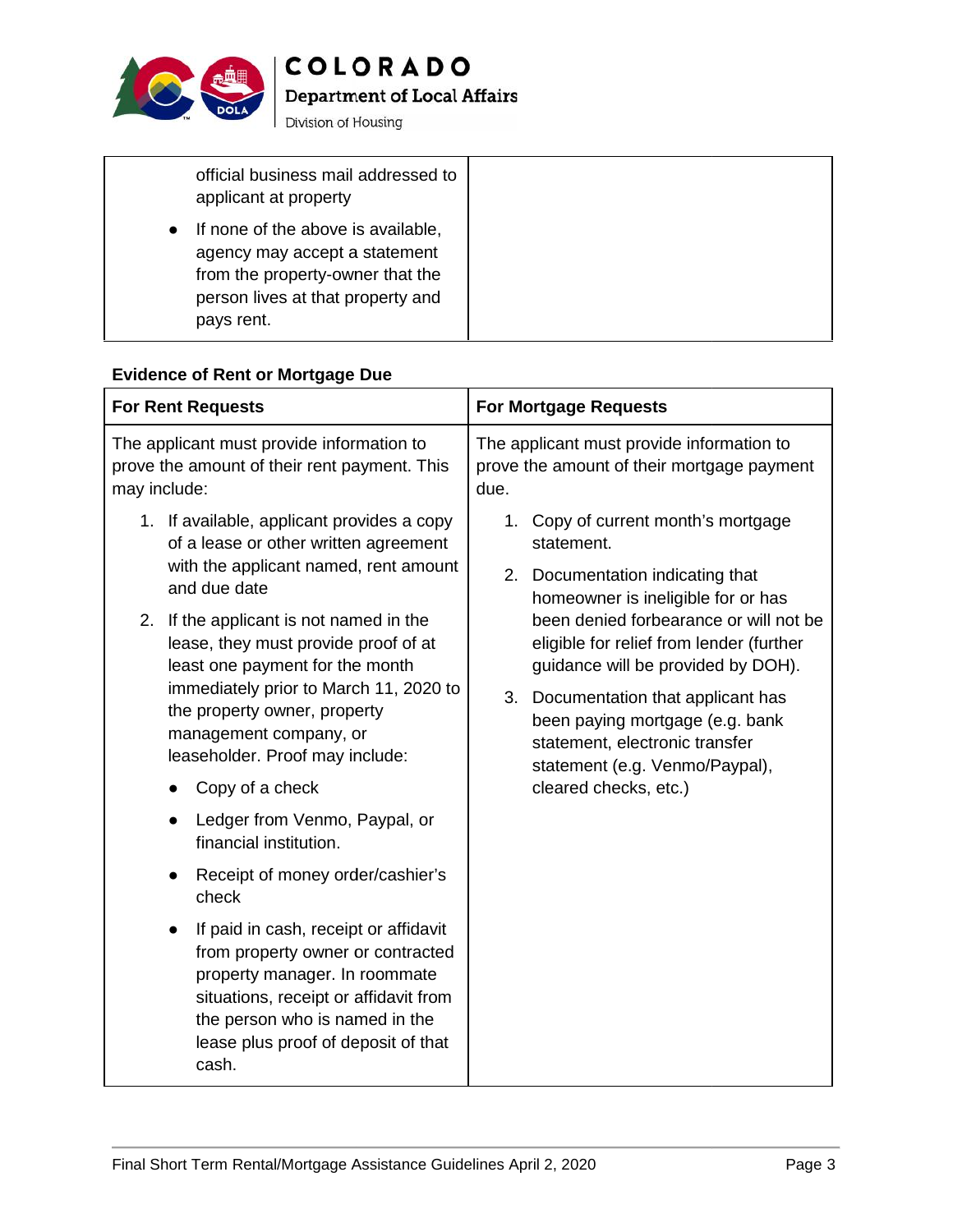

**Department of Local Affairs** 

Division of Housing

| 3. To protect against fraud, additional  |
|------------------------------------------|
| attention must be paid if the property   |
| owner is related to the applicant. If no |
| written agreement is in place and        |
| there is no proof of payment, please     |
| contact DOH to discuss how to            |
| proceed.                                 |
|                                          |

#### **Making Payment**

| attention must be paid if the property<br>owner is related to the applicant. If no<br>written agreement is in place and<br>there is no proof of payment, please<br>contact DOH to discuss how to<br>proceed.                                                                                   |                                                                                                          |
|------------------------------------------------------------------------------------------------------------------------------------------------------------------------------------------------------------------------------------------------------------------------------------------------|----------------------------------------------------------------------------------------------------------|
| Late fees are not an eligible expense for these funds.                                                                                                                                                                                                                                         |                                                                                                          |
| <b>Making Payment</b>                                                                                                                                                                                                                                                                          |                                                                                                          |
| <b>For Rent Requests</b>                                                                                                                                                                                                                                                                       | <b>For Mortgage Requests</b>                                                                             |
| The rental assistance will be paid directly to<br>the property owner or contracted property<br>management company. In roommate<br>situations where payment is typically made to<br>the person named in the lease, the property<br>owner information must be provided for direct<br>remittance. | Mortgage payments will be made directly to<br>the lender as per the current month mortgage<br>statement. |
| 1. Applicant will provide this remittance<br>information on their application.                                                                                                                                                                                                                 |                                                                                                          |
| 2. Verify who shall receive the funds<br>using evidence of rent payments, as<br>per section above.                                                                                                                                                                                             |                                                                                                          |
| 3. Verify property ownership by<br>reviewing property records.                                                                                                                                                                                                                                 |                                                                                                          |
| 4. Upon payment of funds, agency<br>should provide applicant with a<br>document indicating the amount paid,<br>date paid and to whom it was paid as<br>proof of payment.                                                                                                                       |                                                                                                          |
| documentation that their annual income prior to March 11, 2020 was below 50% of the area<br>median income. Households currently supported with a housing voucher are not eligible.                                                                                                             | Proof of income for qualification: To be eligible for this benefit, the household must provide           |
| Final Short Term Rental/Mortgage Assistance Guidelines April 2, 2020                                                                                                                                                                                                                           | Page 4                                                                                                   |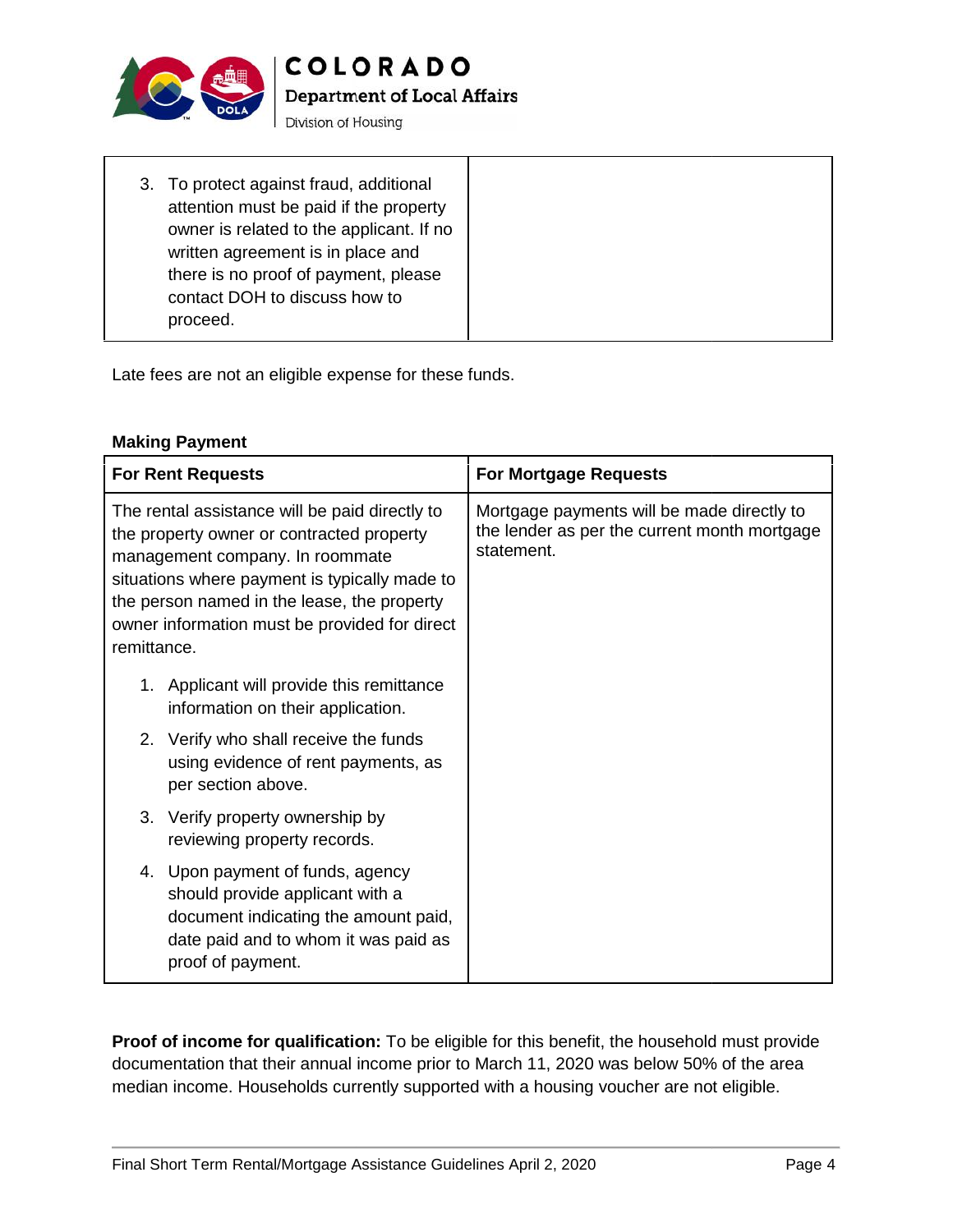

**COLORADO Department of Local Affairs** 

Division of Housing

- 1. AMI Guidelines: These guidelines should be used to determine 50% AMI for the particular county where the home of the applicant is located, for the size of the applicant's household.
- 2. DOH allows the following methods to determine whether a household qualifies for the benefit. Only one method is required:

Household income was determined using third party source documents to be below 50% AMI by a Public Housing Authority or Tax Credit Property Manager between March 11, 2019 and March 10, 2020. PHA or Tax Credit Property provides certification of this income determination. the following methods to determine whether a household qualifies for the<br>Only one method is required:<br>Household income was determined using third party source documents to be<br>below 50% AMI by a Public Housing Authority or

IRS Form 1040 submission and W-2s for 2019 taxes (and proof of acceptance by IRS) are provided and, in total for the household, the total income (line 7b) falls below the 50% AMI guideline.

Calculate household income using HUD Part 5 for Adjusted Income and Rental Assistance. Instructions can be found here: https://www.hudexchange.info/trainings/courses/using-the-income-calculator-forrental-and-tbra-programs-webinar1/

For those with cash-only incomes (e.g. odd jobs, baby-sitting, etc), HUD guidelines allow self-certification as the last resort.

For unrelated roommates, where the applicant pays another tenant who is the person named in the lease or pays the landlord directly for a portion of the rent, the applicant and his/her dependents/spouse/partner may be considered a separate household for the purpose of household income calculation. AMI Cuideliness: These guideliness hould be used to determine 60%-MM for the<br>experimental form of the system of the system of the system of the system of the system of the system of the system of DOH allows the following m For those with cash-only incomes (e.g. odd jobs, baby-sitting, etc), HUD<br>guidelines allow self-certification as the last resort.<br>For unrelated roommates, where the applicant pays another tenant who is<br>the person named in t Calculate household income using HUD Part 5 for Adjusted Income and Rental<br>Assistance. Instructions can be found here:<br>
https://www.hudexchange.info/trainings/courses/using-the-income-calculator-forental-and-tbra-programs-

**Determination of amount that the applicant can pay:** The amount of assistance provided by **that the**  the emergency fund will depend on the amount owed and the amount that the applicant is able to pay. The calculation of the amount that the applicant can pay will include consideration of:

Monthly household income at the time of application (with COVID-19 impacts)

Unemployment benefits received or expected to be received within 14 days of the rent due date (DOH will provide guidance to agencies on how to calculate these expected benefits).

Federal payment amount received or expected to be received within 14 days of the rent due date (DOH will provide guidance to agencies on when these payments are expected and the amounts expected)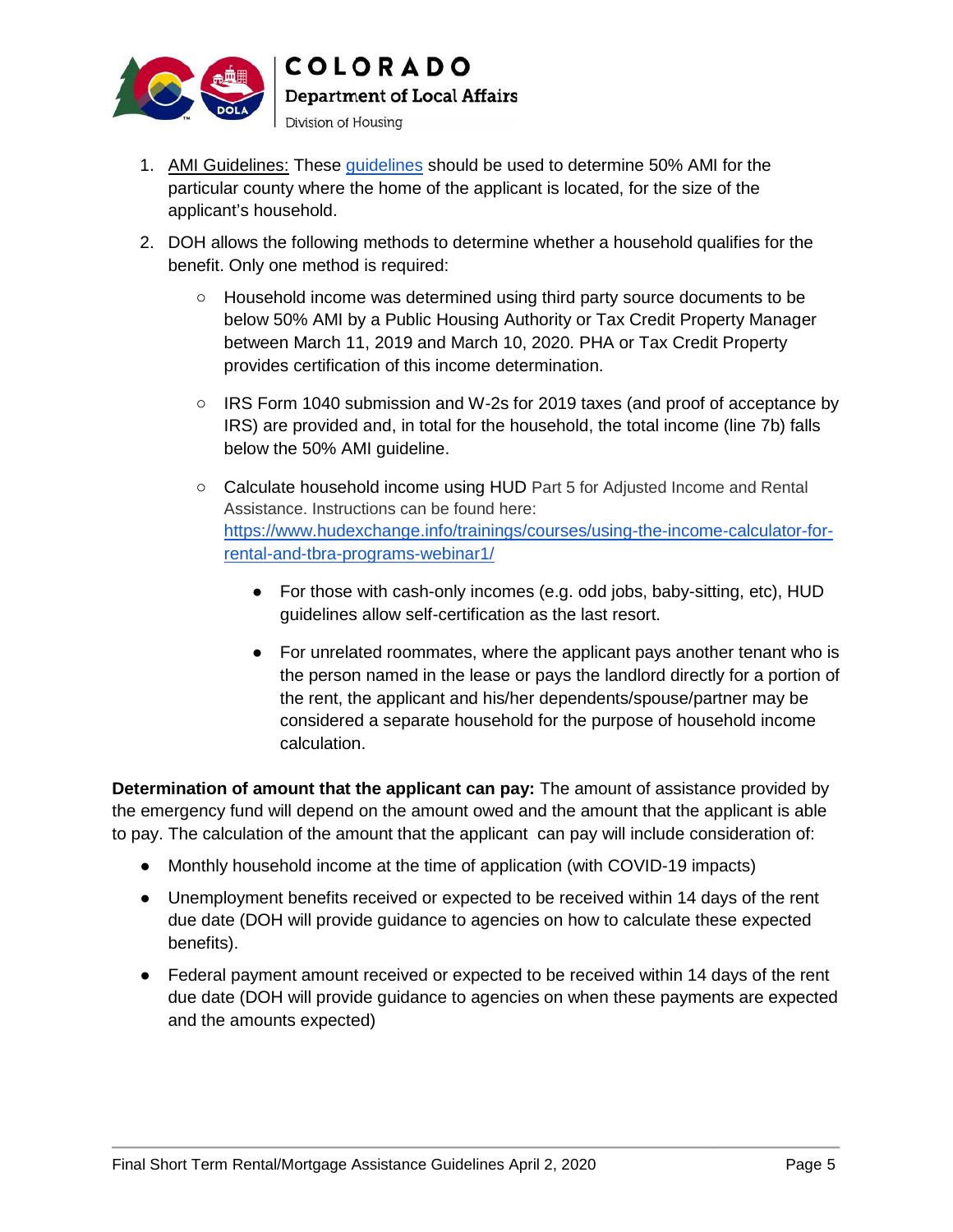

**COLORADO Department of Local Affairs** 

Division of Housing

**Determination of Eligible Assistance:** In no case will the rental/mortgage assistance be more than the cost of rent for one month (monthly rental agreement or mortgage), 5 weeks (weekly rental agreement), or 30 days (daily agreement).

Unless a waiver is provided by DOH, the rental/mortgage assistance provided may not be more than 1.5 times the Fair Market Rent for the county in which the applicant resides. Fair Market Rent can be found here.

In no case will more assistance be paid on behalf of the applicant than their demonstrated economic loss.

Calculation method:

- 1. Maximum rental or mortgage assistance is the lesser of:
	- a. Monthly amount of the applicant's economic loss
	- b. 1.5 x Fair Market Rent
- c. 100% of the rental/mortgage payment due minus the amount the applicant can pay (see below). Mortgage payment due is as presented on the mortgage statement and may include principal, interest, taxes and insurance (PITI). Rent due does not include late fees or other amenity fees that can be elected month to month. Determination of Eligibite Assistance. In no case will the caractive nongong essistance be now the method.<br>Unless a waiver is provided by DOH, the entrationengape assistance provided may not be more<br>chan Signes (daily agre
	- 2. Determine the amount the applicant can pay
		- a. Determine current household monthly income, including any UI benefit or federal benefit already received or expected to be received within 14 days of the rent due date. Determine current household monthly income, including any UI benefit or federabenefit already received or expected to be received within 14 days of the rent<br>due date.<br>Multiply by 30%.<br>he the potential assistance amount<br>Sta
		- b. Multiply by 30%.
	- 3. Determine the potential assistance amount
		- a. Start with the lesser of the actual rental/mortgage payment due and 1.5 x FMR.
		- b. Subtract the amount that the applicant can pay.

**Number of Months of Rental or Mortgage Assistance Available per Applicant:** The \$3 **Number of Months of Rental or Mortgage Assistance Available per Applicant:** The \$3<br>million allocated by the E.O. was intended to be emergency assistance. The need statewide may be far greater than this fund, but we also know that federal assistance is expected soon.The emergency funds are available for 6 months only. does not include late fees or other amenity fees that can be elected mont<br>th.<br>the amount the applicant can pay<br>rmine current household monthly income, including any UI benefit or fed<br>efit already received or expected to be

Applicants are applying for the cost of one month (or 5 weeks for weekly rental, or 30 days for daily rental) of housing only.

If funds are available, applicants can submit a re-application up to 3 times in the 6 month period (3 times total).

Reapplications in the 6 month period may use the income qualification of the first application.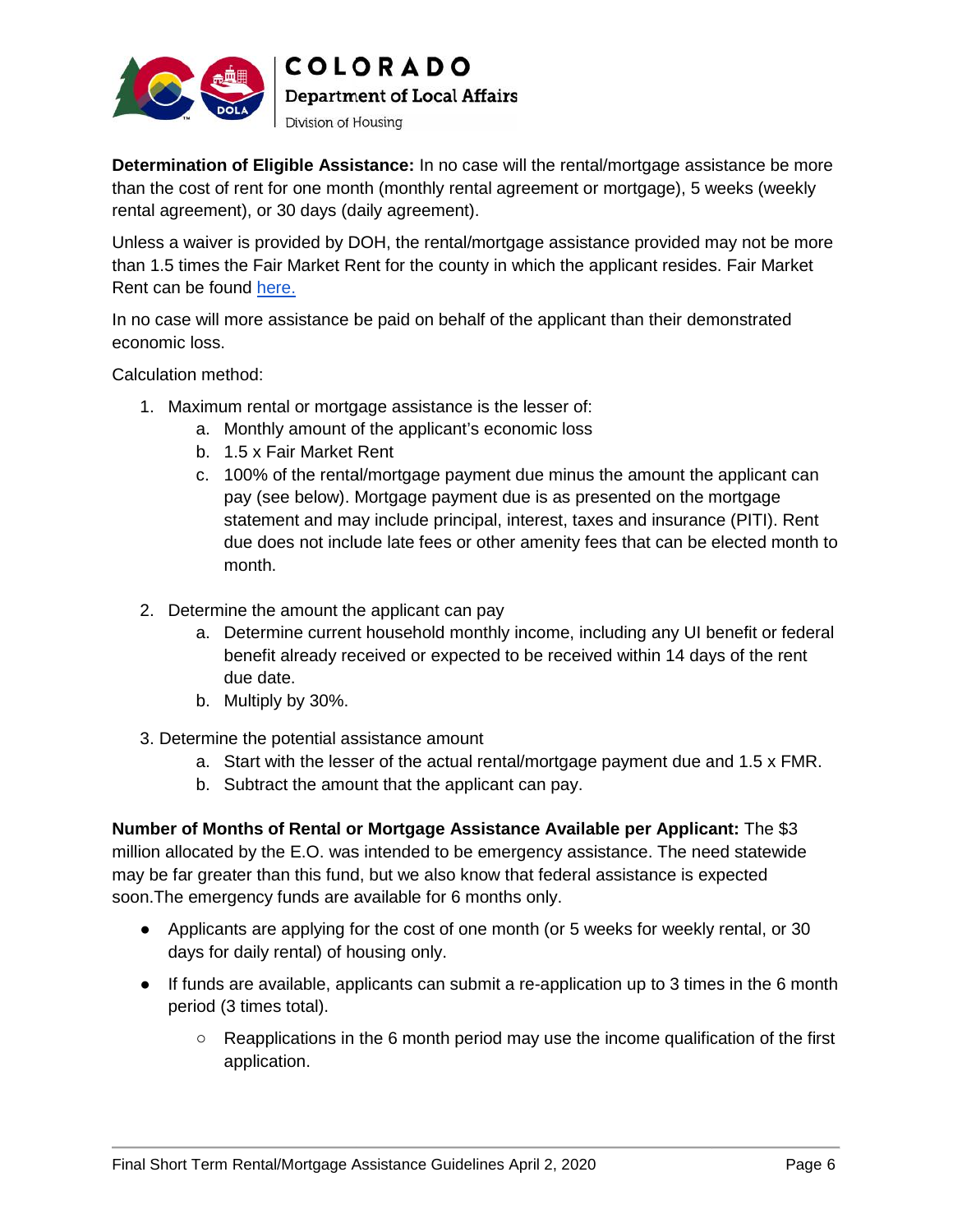

**Department of Local Affairs** 

Division of Housing

Documentation showing that the applicant is still housed at the same location must be provided.

#### **Communications with Property Owner or Lender**

| must be provided.                                                                                                                                                                                                                                                                                                                        | Documentation showing that the applicant is still housed at the same location                                                                                                                                                                                                                                                                                                                      |
|------------------------------------------------------------------------------------------------------------------------------------------------------------------------------------------------------------------------------------------------------------------------------------------------------------------------------------------|----------------------------------------------------------------------------------------------------------------------------------------------------------------------------------------------------------------------------------------------------------------------------------------------------------------------------------------------------------------------------------------------------|
| provided.                                                                                                                                                                                                                                                                                                                                | If the applicant has moved, full documentation of tenancy and rent must be                                                                                                                                                                                                                                                                                                                         |
|                                                                                                                                                                                                                                                                                                                                          | Applicant ability to pay must be re-calculated with new benefit information.                                                                                                                                                                                                                                                                                                                       |
| <b>Communications with Property Owner or Lender</b>                                                                                                                                                                                                                                                                                      |                                                                                                                                                                                                                                                                                                                                                                                                    |
| <b>For Rental Assistance</b>                                                                                                                                                                                                                                                                                                             | <b>For Mortgage Assistance</b>                                                                                                                                                                                                                                                                                                                                                                     |
| Agency must communicate with property<br>owner and contracted property management<br>company for the following purposes:                                                                                                                                                                                                                 | Verify the mortgage amount and due<br>date from mortgage statement                                                                                                                                                                                                                                                                                                                                 |
| Verify the rent amount and date due                                                                                                                                                                                                                                                                                                      | Payment is made to the lender directly<br>through the mortgage statement                                                                                                                                                                                                                                                                                                                           |
| Verify information about household<br>occupants if known                                                                                                                                                                                                                                                                                 |                                                                                                                                                                                                                                                                                                                                                                                                    |
| Ask property owner or contracted<br>property manager to stop eviction<br>proceedings if they are underway,<br>rescind late fees, and remove filings<br>from credit bureaus                                                                                                                                                               |                                                                                                                                                                                                                                                                                                                                                                                                    |
| These communications should be<br>documented (e.g. maintain emails, text<br>screen shots, written letter and/or document<br>conversations with date/time and what was<br>said).                                                                                                                                                          |                                                                                                                                                                                                                                                                                                                                                                                                    |
| years of age (or any emancipated minor) and older is lawfully present in the United States<br>pursuant to CRS 24 76.5 101, et seq., when each individual applies for public benefits by<br>requiring the applicant to:<br>a. produce:<br>2.<br>3. a US Coast Guard Merchant Mariner card; or<br>4. a Native American Tribal Document; or | Legal Residency: Program administrators must confirm that any individual natural person 18<br>1. a valid Colorado driver's license or a Colorado identification card, issued<br>pursuant to Article 2 of Title 42 CRS, unless the applicant holds a license<br>or card issued under part 5 of article 2 of title 42, C.R.S.; or<br>a US military or a military dependent's identification card; or |
| Final Short Term Rental/Mortgage Assistance Guidelines April 2, 2020                                                                                                                                                                                                                                                                     | Page 7                                                                                                                                                                                                                                                                                                                                                                                             |

- a. produce:
- 1. a valid Colorado driver's license or a Colorado identification card, issued pursuant to Article 2 of Title 42 CRS, unless the applicant holds a license or card issued under part 5 of article 2 of title 42, C.R.S.; or 24–76.5–101, et seq., when each individual applies for public benefits<br>applicant to:<br>produce:<br>1. a valid Colorado driver's license or a Colorado identification card, i<br>pursuant to Article 2 of Title 42 CRS, unless the appl
	- 2. a US military or a military dependent's identification card; or
	- 3. a US Coast Guard Merchant Mariner card; or
	- 4. a Native American Tribal Document; or American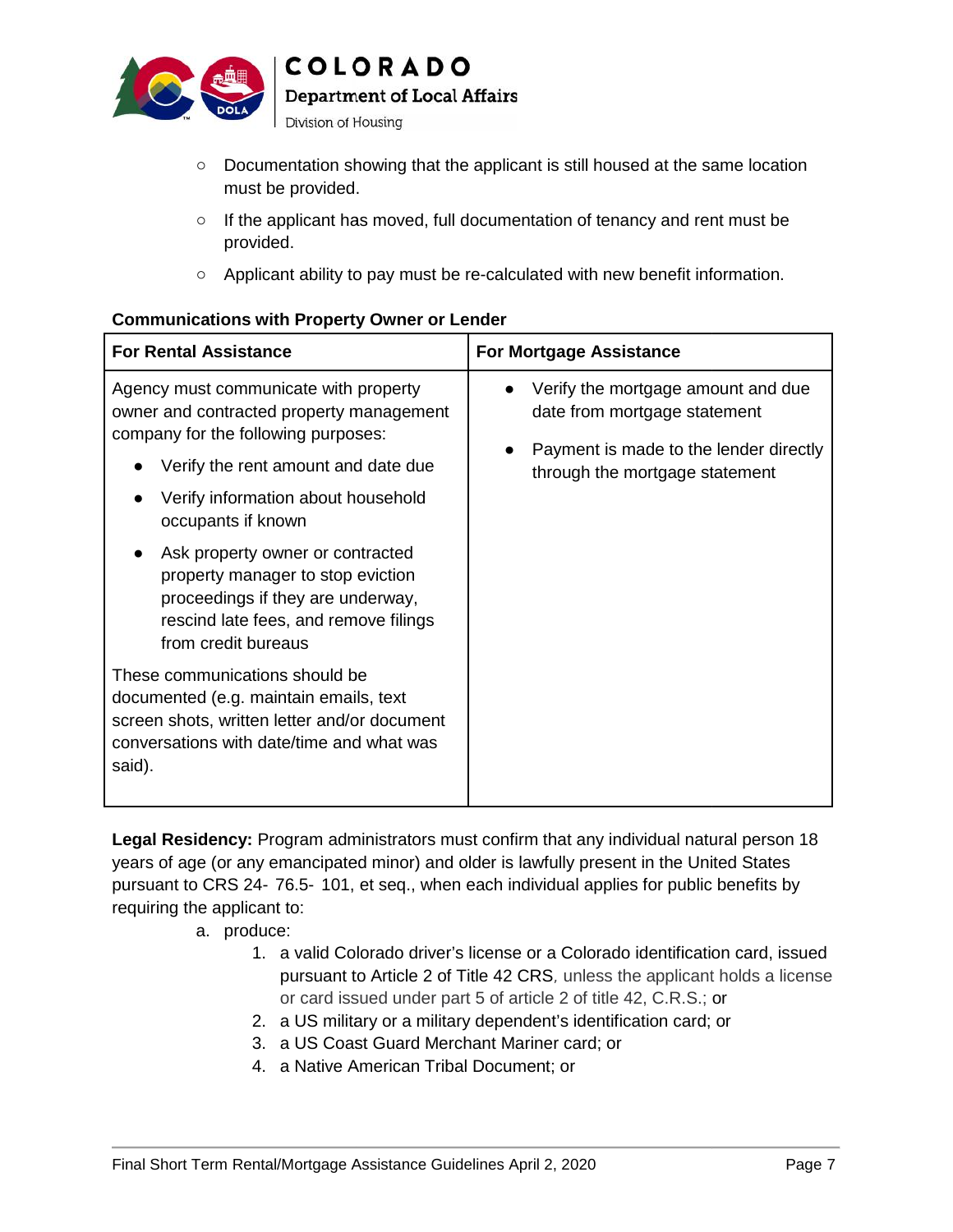

**Department of Local Affairs** 

Division of Housing

- 5. a document as described in the Colorado Department of Revenue's Rules for Lawful Presence section on Identification and waivers. https://www.colorado.gov/pacific/revenue/hb06s-1023
- b. and execute an <u>Affidavit Of Legal Residency</u> stating:
	- 1. That he or she is a United States citizen or legal permanent resident; or
	- 2. That he or she is otherwise lawfully present in the US pursuant to federal law.

This requirement means that every person over the age of 18 who is part of the household requesting assistance must produce the documentation and sign the affidavit. It is not within the legal authority for DOH to waive this requirement.

**Fair Housing:** Program assistance must be provided according to Fair Housing requirements that protect citizens from discrimination on the basis race, color, religion or creed, national origin, ancestry, age, sex, gender, sexual orientation, gender expression, marital or familial status, military status or physical or mental disability.

**HMIS and Reporting:** All participating agencies must use HMIS to administer this program. If an agency is not set up in HMIS already then it must submit this agency setup form. Agencies will take in applicants using a custom entry screen designed by DOLA and the Colorado HMIS Collaborative, and clients will be exited from HMIS when they no longer have a need for emergency assistance. The rental and mortgage assistance payments issued to landlords or financial institutions will be entered into HMIS as services. Clients entering the programs of emergency fund programs will sign, physically or electronically, a release of information which will allow the Continuums of Care and DOLA to use data on these clients to administer the program Grantees will sign a data sharing agreement with DOLA which grants DOLA access to all data pertaining to clients in DOLA emergency funded programs. Staff at participating agencies that are unfamiliar with HMIS will be trained in HMIS in an onboarding program provided by one or more Continuums of Care. The the Colorado Department of Revenue's Rules<br>Theorial in the Colorado Department of Revenue's Rules<br>section on Identification and waivers.<br>Egal Residency stating:<br>Legal Residency stating:<br>Thited States clitzen or legal p <sup>1</sup>. That he or she is a United States citizen or legal permanent resident; or<br><sup>1</sup> aw.<br><sup>18</sup> aw.<br><sup>18</sup> aw.<br><sup>18</sup> aw.<br><sup>18</sup> aw.<br><sup>18</sup> aw.<br><sup>18</sup> aw.<br><sup>18</sup> aw.<br>18 assistance must produce the documentation and sign the affidavit. It massistance must produce the documentation and sign the affidavit. It is not within the charge sastistance must produce the documentation and sign the affidavit. It is not within the saige continuation on the basis race, c

**Invoicing:** Agency may invoice DOH as frequently as bi-weekly. If an advance payment is received, agency may invoice DOH when 80% of the advance has been allocated to qualified households and documentation has been provided in HMIS.

**Collection of Documents:** Documents can be provided by the applicant by mail, email, fax, text (e.g. photos) or other technological means. In-person collection of documents must follow strict social-distancing guidelines and follow all state and local orders. DOH will minimize the number of forms that require a signature by the applicant. Sample forms and instructions will be provided.

**Fraud Protection:** Participating agencies may impose additional requirements for documentation as they deem appropriate to protect against fraud.